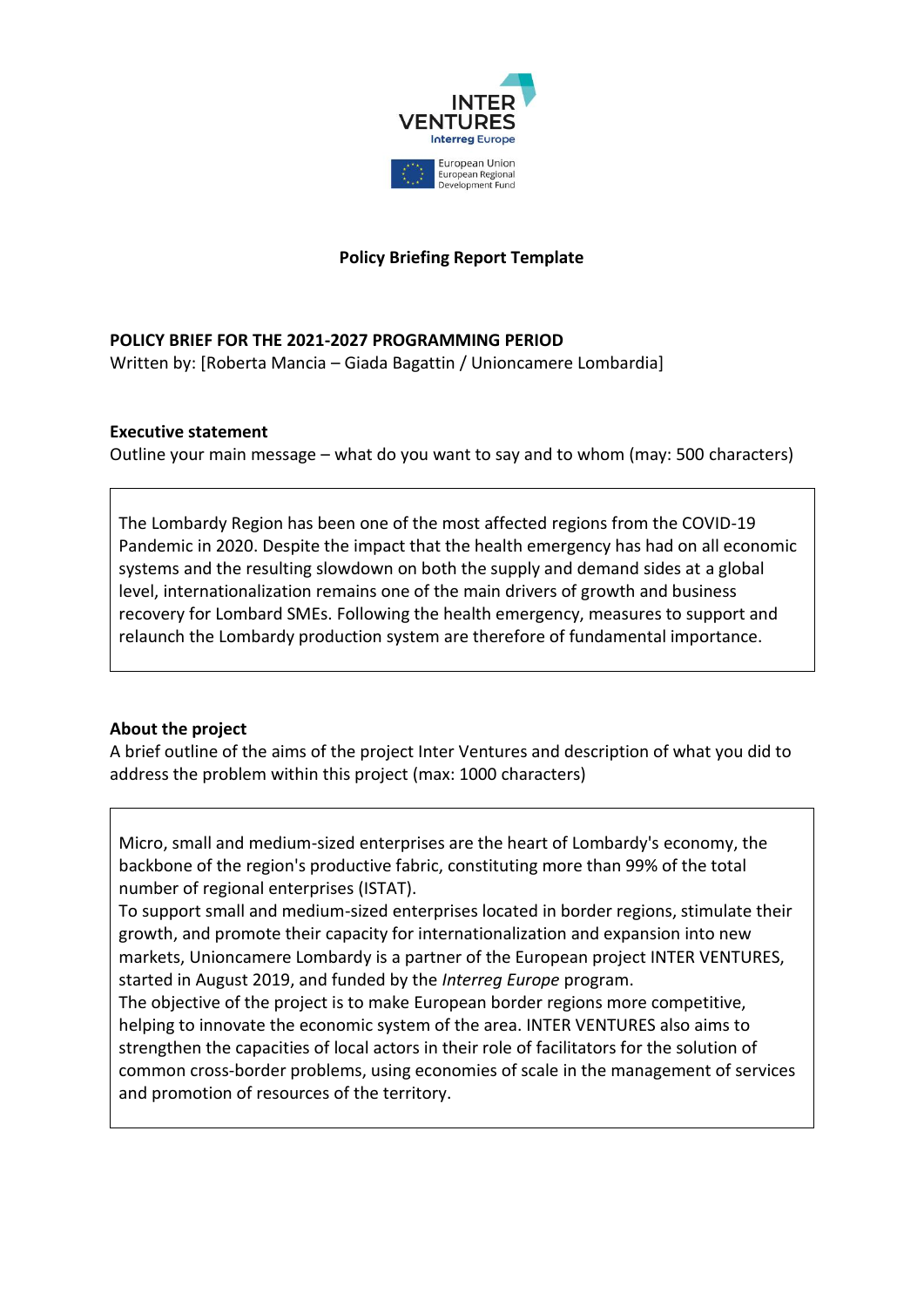

#### **Context**

Outline the problem and any relevant contextual information and political background. State why the problem is urgent and important. Use evidence and infographics to support your argument (max: 2000 characters)

The Lombard production system is one of the most developed in Italy and Europe, with more than 800,000 companies established in the territory. It is very peculiar: differently from what some might expect, it is basically composed by micro and small companies, with a limited number of medium and large enterprises.

The Region has a strong international vocation. With 127 billion euros of exports in 2018, it accounts for 28% of Italian exports. This international vocation is based on the peculiar production fabric that is highly varied in terms of business size. In fact, medium and large realities open abroad and integrate in a synergistic way with different multinationals, counting on a widespread base of dynamic micro and small enterprises. The Region includes 31% of the 3,500 medium-sized Italian manufacturing companies - companies that together account for 16% of the value added and national exports.

The Lombard system of support for business internationalization is the result of a policy orientation based on:

- i. access to foreign markets is burdensome, especially for SMEs, for the high fixed costs of accession, information acquisition and the lack of specific skills.
- ii. the SMEs represent the preponderant part of the Lombard productive system and therefore need to be supported. 98% of active Lombard companies and 94% of exporting companies are made up of micro and small businesses.

It is of fundamental importance to give support to the digitalization of SMEs, which is strongly connected with the capacity to go international, with e-commerce and to the possibility to exploit new markets.

In addition to this, the support to the improvement and enhancement of human potential and knowledge capital of entrepreneurs, with special attention to specific needs of women in their way towards entrepreneurship, in improving their internationalisation capacities and availability of financial resources is a key priority.

The Lombardy Region is in charge of implementing the European structural funds according to the strategic priorities that it intends to pursue. The ERDF ROP promotes a smart, sustainable, and inclusive growth model in line with the objectives identified in the "Europe 2020" strategy and with the regional government's development policies promoting the productivity and competitiveness of its businesses and the entire economy of the Region.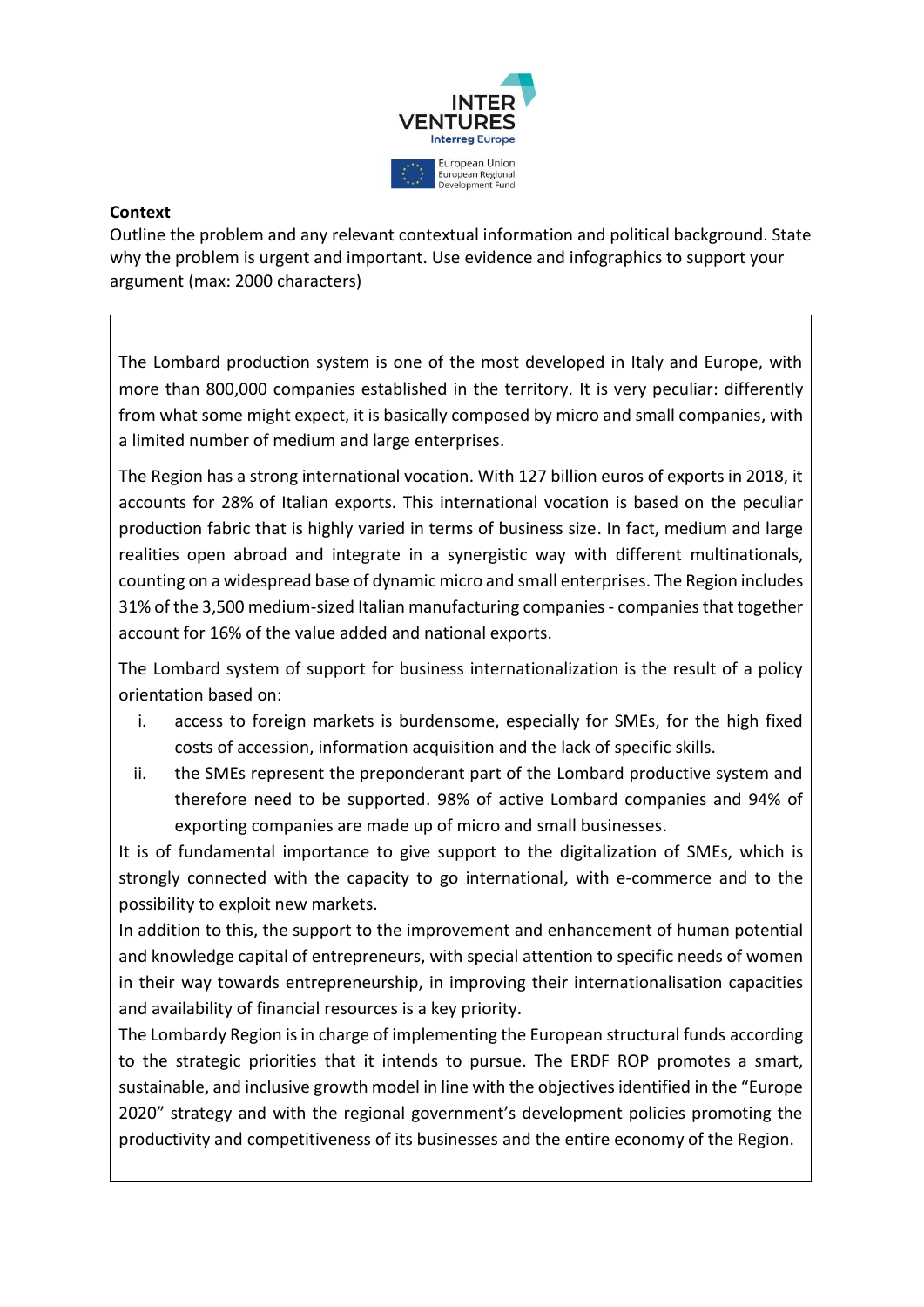

## **Results, conclusions and recommendations**

- **Describe what you want your audience to do about the problem using evidence from the project to back up your recommendations. Make sure the recommendations are (max: 2000 characters)**
- **Short**
- Practical and realistic
- Concrete (avoid generic recommendations)
- Based on evidence from the project
- Clear and easy to understand
- Written so that the sentences start with a verb, e.g. Use ..., Engage ..., etc

The Lombard context is characterized by a dynamic and diversified entrepreneurial and scientific-technological system, with peaks of excellence achieved in different industries and fields. Its entrepreneurial structure of small and very small enterprises and the way they have organized themselves in the territory is a model studied and imitated, as it guarantees high productive and innovation, prosperity and growth.

It is precisely the need to bring as many SMEs as possible closer to international markets that has prompted the Regional Council to adopt a series of measures to support internationalization that have peculiar characteristics. Despite the impact that the health emergency has had on all economic systems and the resulting slowdown on both the supply and demand sides at global level, internationalization remains one of the main drivers of growth and business recovery for Lombard SMEs.

The result is a strengthening of the priority needs of SMEs approaching foreign markets.

Concerning support to companies the following needs and strategic indications emerged along the whole duration of the INTER VENTURES project activities as main drivers to strengthen the internationalization of Lombard SMEs:

- Education and training: acquire new capabilities/managerial skills, support vocational education and training courses.
- Innovation: encourage product, process, and organizational innovation, also with a view to sustainability.
- Be competitive in a digital market: Presence on the web, through the digital economy; acquiring digital skills and integrating digital tools
- Promoting access to credit and funding for SMEs.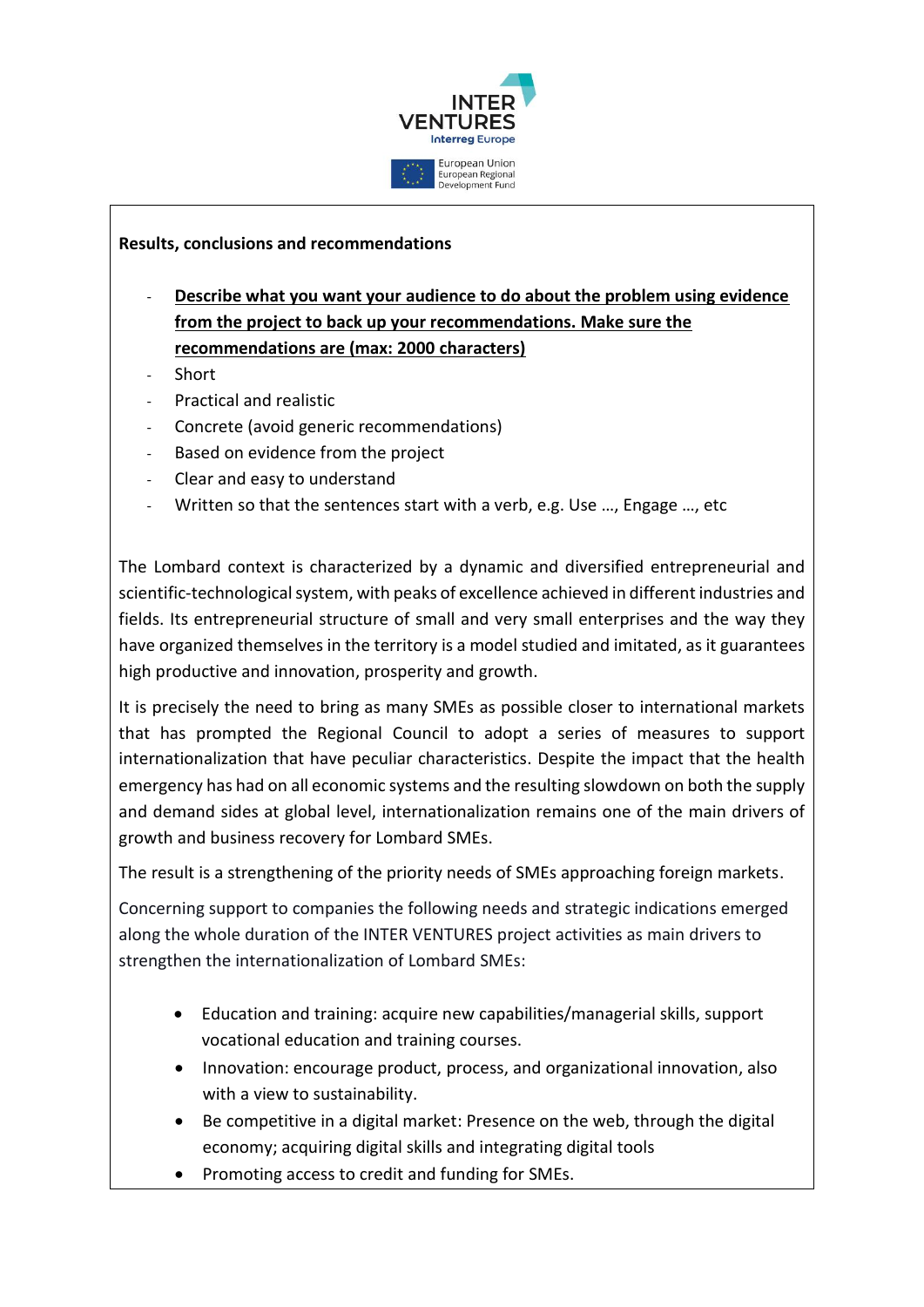

• Supporting the potential of women entrepreneurs

# - **Please describe each of your recommendation in detail:**

# **Recommendation 1 (max: 1500 characters)**

Unioncamere Lombardia is monitoring closely the new needs and emerging trend of the resilience of Lombard SMEs. It emerged that those that have better dealt with the emergency phase are already recovering, thanks to their ability to be flexible, resilient, and digital. Qualities that allow them to cope with the rapidity of change and the complexity of markets, as well as to deal with unforeseen events.

Before the pandemic, digitizing the enterprise was a necessity to remain competitive in one's niche market. After Covid-19, it became the opportunity not only to respond to a new challenge, but also to meet new consumer needs and increase turnover. Digitisation and internationalisation are closely linked, since selling products and services outside national borders reduces logistics costs and expands the customer base. However, many SMEs are not able to internationalize digitally because they were not originally designed to evolve in this way.

Public support should therefore provide a valuable contribution by addressing those problems that are perceived as the main barriers to digitalise companies' business, in particular:

- access to information
- access to digital skills
- access to financial support for going digital.

 adoption of digital behaviours/habits and integration of digital technologies It is recommended that special attention should be paid to micro enterprises and small enterprises. Efforts should be directed at expanding capacity for both innovation and international business.

## **Recommendation 2 (max: 1500 characters)**

This action aims at improving the Policy Instrument by raising the awareness of the Regional Managing authority concerning the need to strengthen human potential and the knowledge capital of the economic operators, also with specific focus on strengthening the internationalization potential of female entrepreneurs. The following strategic indications emerge:

- Internationalization: need to increase the value of exports with structured programs to launch or strengthen the presence in foreign markets, in particular for SMEs managed by women.